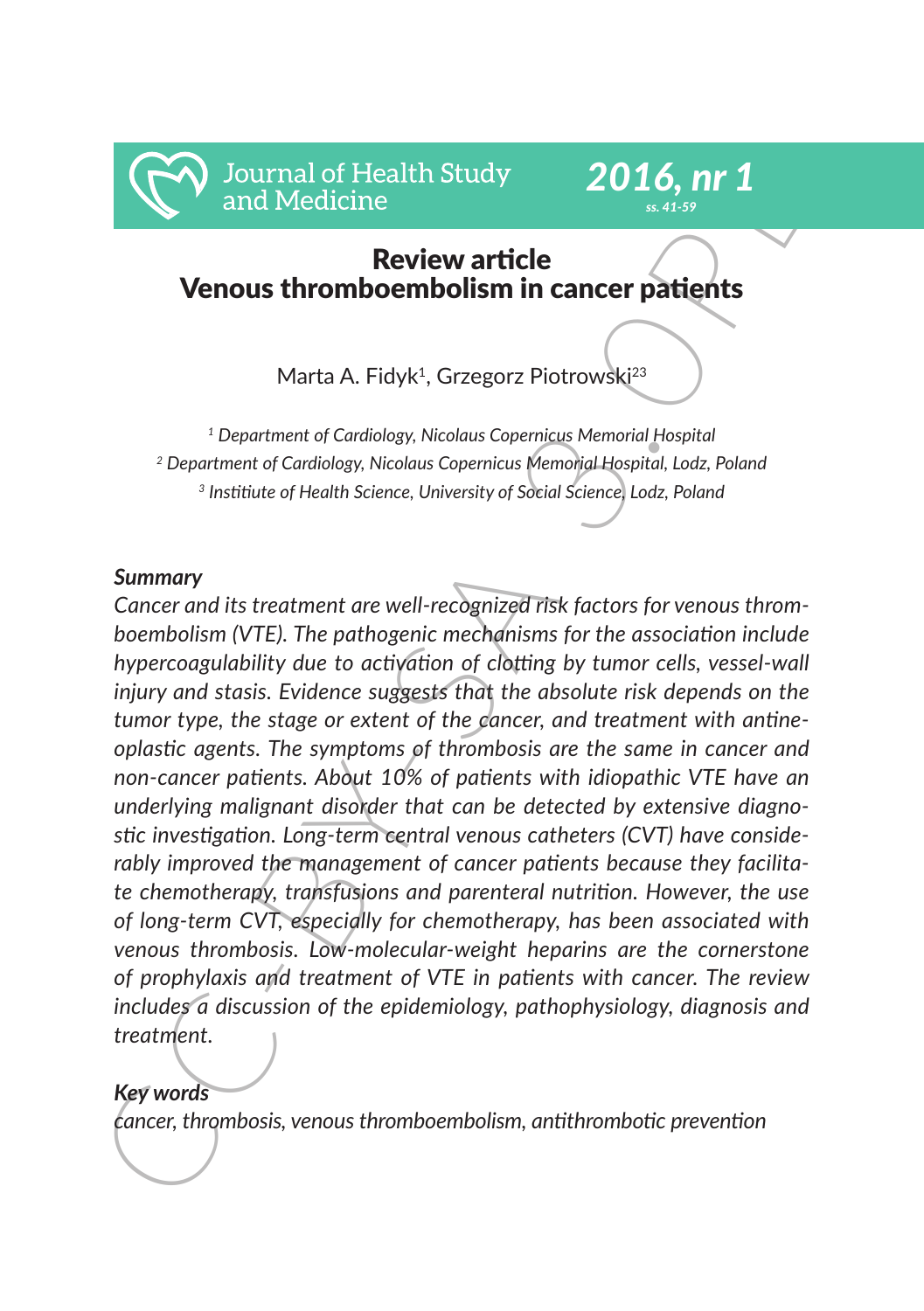#### **Introduction**

Introduction<br>
Wenous thrombosis is common clinical problem in patients with cancer.<br>
Venous thrombosis and cancer. Rudolf Virchow had described; connection,<br>between the cators now known as the "Virchow S Triade", which ar Venous thrombosis is common clinical problem in patients with cancer. Armand Trousseau was the first who described the connection between thrombosis and cancer. Rudolf Virchow had described, connected three factors now known as the "Virchow's Triade", which are thought to contribute to thrombosis. The risk factors of thrombosis differ across the natural history of the cancer, its treatment and patient's characeteristics. The symptoms of thrombosis are the same in cancer and non- -cancer patients. Hospitalized patients with cancer should be considered as candidates for VTE (Venous Thromboemoblism) prophylaxis with anticoagulants. All patients undergoing surgical intervention suffering from malignant disease should receive thromboprophylaxis for 4 weeks after the surgical procedure. Routine prophylaxis with an antithrombic agent is not recommended for ambulatory patients with cancer, unless they are receiving thalidomide or lenalidomide with chemotherapy or dexamethazone. The mechanical methods of thromboprophylaxis should be used together with pharmacological methods. Data from prospective studies indicate that cancer patients, who develop deep vein thrombosis, have an increased risk of recurrence of the disease, as well as shorter survival overall.

The overall risk of venous thromboembolism in cancer patients is four times as great as in the general population. Although the largest absolute numbers of VTE episodes occur in patients with lung, colon, and prostate cancer, the relative risk for VTE is highest in multiple myeloma, brain, and pancreatic cancer 46-, 20-, and 16-fold increased vs. healthy controls, respectively). In the metastatic stage; stomach, bladder, uterine, renal, and lung cancer are also associated with a high incidence of VTE. Patients receiving chemotherapy have a six-fold increase in the adjusted risk ratio for VTE compared with a healthy population [1].

The risk of VTE, comprising deep vein thrombosis (DVT) and pulmonary embolism (PE), increases several times in patients with cancer [2]. Patients who are in hospital or are currently undergoing antitumor treatment seem to be most at risk of VTE. Among all patients who develop VTE, patients with cancer are a total of 20%, and patients undergoing chemotherapy – 13% [3,4]. It appears that the incidence of 4 to 20% VTE presented in clinical studies in patients with cancer, is underreported, because autopsies find VTE even in 50% of cases [5-7]. Currently,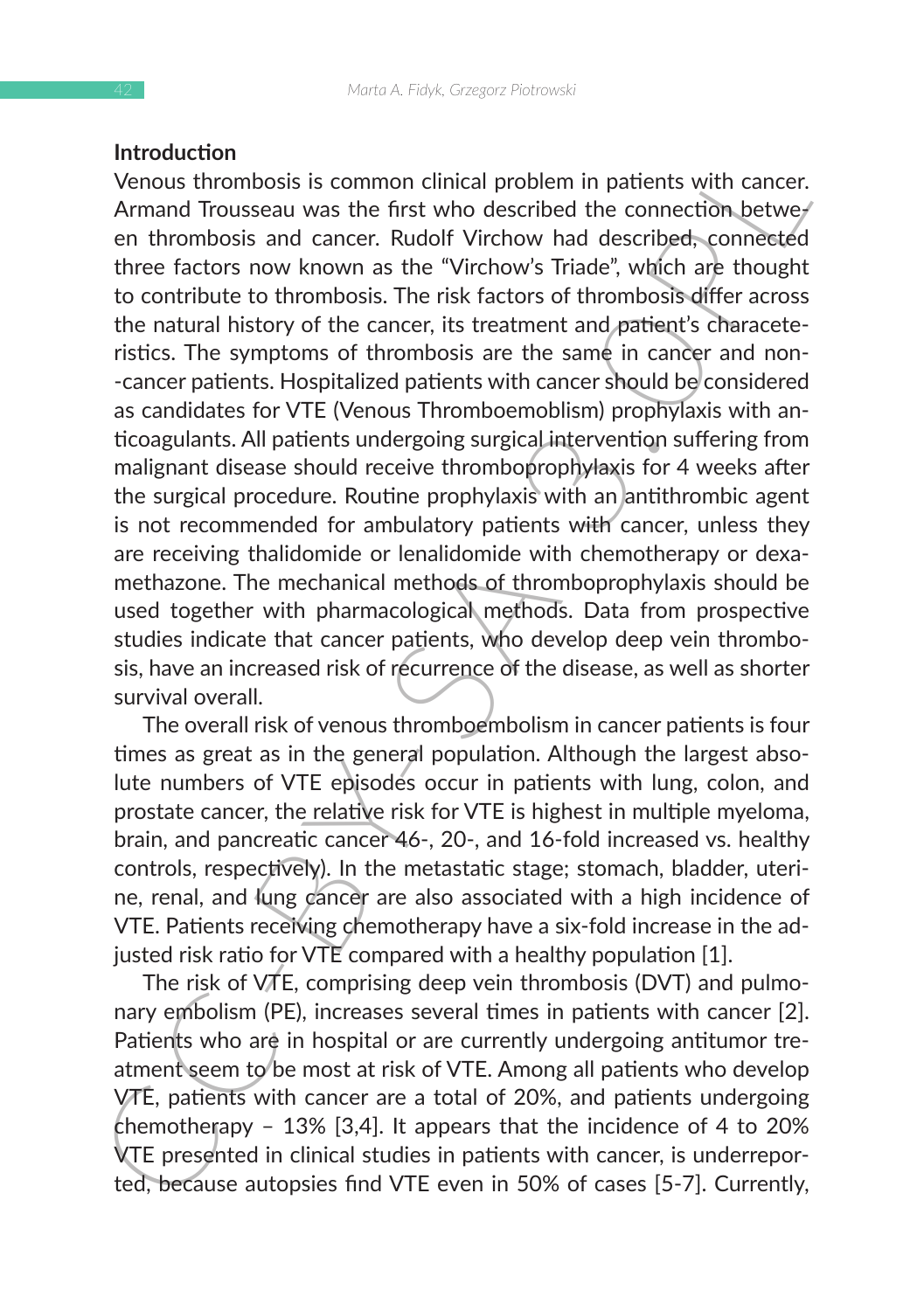for unknown reasons, the incidence of VTE in patients with cancer seems to be increasing. A recent analysis involving data from more than 66 000 cancer patients hospitalized in 120 academic hospitals in the US, showed that the incidence of VTE was 5.4% based on the number of hospitalizations and increased by 36% from 1995 to 2002 [8]. Toxic damage to the vessel walls is a side effects of anti-angiogenic drugs, often manifesting as drug specific thromboembolic complications. A high incidence of VTE has been described, in patients undergoing treatment with the use of new antitumor chemotherapy regimens, including thalidomide, lenalidomide or bevacizumab [9-12].

For unknown reasons, the incidence of V1E in pathets with care se-<br>permission, the increasing. A recent analysis involving data from more than<br>6.000 cancer patients hospitalized in 120 academic hospitals Th, the U<sub>S</sub>/<br>show Venous thromboembolism (VTE) is one of the most dangerous complications in cancer patients. It is the second most common cause of death in this group of patients and implementation of effective thromboprophylaxis is one of the most important tasks of modern oncology. Guidelines for anticoagulation treatment in patients with cancer have been developed by various national and international oncology societies. Regardless of minor differences between the recommendations there is a general agreement on the need to take preventive actions on patients with the highest risk of thrombosis. It concerns cancer patients hospitalized for acute diseases and treated surgically. In these clinical situations the use of prophylactic doses of low molecular weight heparin (LMWH), unfractionated heparin (UFH) or of fondaparinux is recommened. For patients with a very high risk of thrombotic complications, undergoing surgery, it is recommended to administer anticoagulants in association with mechanical methods. Routine prophylaxis is not recommended in outpatients (exception – patients with multiple myeloma receiving the combination treatment involving anti-angiogenic drugs: thalidomide or lenalidomide) and for the maintenance of central venous catheter [13].

Deviations of coagulation laboratory tests are observed in 50-90% of patients with cancer and 95% of patients with metastatic disease [14]. Clinical signs of venous thrombosis are observed in approx. 15% of all patients with cancer [15-17].

### **Pathogenesis**

The dependancy between cancer and thromboembolic disease (VTE) had been/first described by Armand Trousseau (1801-1867). In 1865 he had found that patients, who suffered from thrombophlebitis, were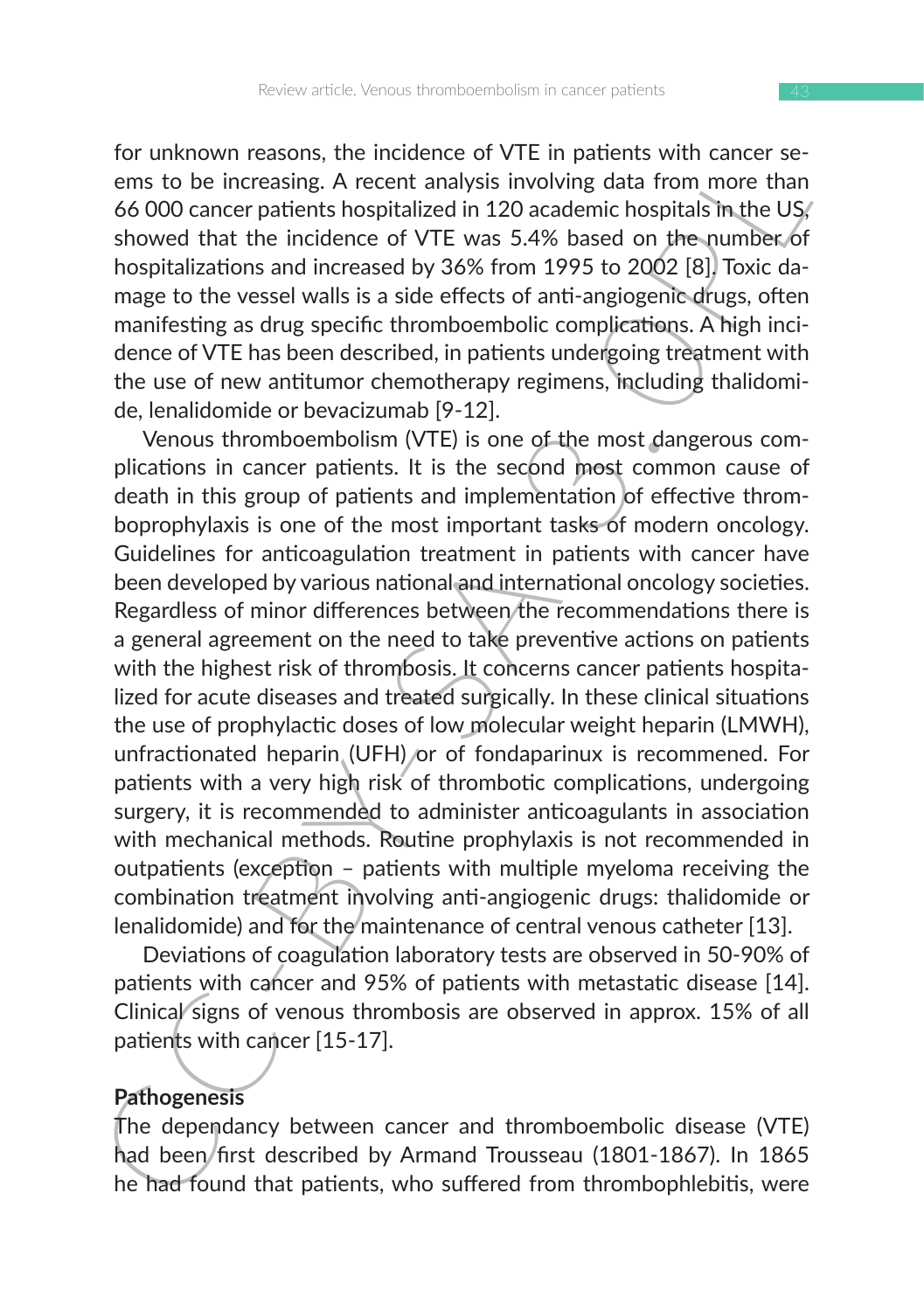often diagnosed with cancer. In 1856 Rudolf Virchow described the three broad categories of factors that were thought to contribute to thrombosis [18-23]:

- Hypercoagulability
- Hemodynamic changes (stasis, turbulence)
- Endothelial injury/dysfunction
- Virchow's triad in cancer:
- Abnormal blood flow: increased plasma viscosity, increased stasis due to immobility (e.g., being bed-bound, in a wheelchair) [24-25].
- Abnormal blood constituents: increased platelet activation and aggregability – for example, increased soluble P selectin or beta thromboglobulin; loss of haemostasis with increase in procoagulants – for example, increased fibrinogen, cancer procoagulant, PAI-1
- orten orangoesed with cancer. In 1250 Nuordo Wernow described the<br>
three broad categories of factors that were thought to contribute to<br>
three broad categories of factors that were thought to contribute to<br>
thromboss [18-2 • Abnormal blood vessel wall: damaged or dysfunctional endothelium (e.g., increased soluble E selectin, increased soluble thrombomodulin, possibly also related to chemotherapy) [26-28]; loss of anticoagulant nature and therefore acquisition of a procoagulant nature (e.g., increased von Willebrand factor, tissue factor, reduced tPA, possibly also related to chemotherapy); angiogenesis (altered release of, and response to, growth factors) [30-33].

There are several factors predisposing to thrombosis in cancer patients, depending on:

- tumor typ
- cancer treatment
- patient

Cancer-related factors: the place of cancer provenance: cancer of reproductive organs, pancreas, lungs, gastrointestinal; factors associated with histopathological type (more common among mucus producing cancers); the severity of the cancer; platelets above 350 g /l; leukocytes above  $11 \text{ G}$  /l

Many of therapeutic procedures in oncology remarkably increase the likelihood of VTE: Treatment-related factors: systemic therapy- chemotherapy is associated with a two- to six-fold increased risk of VTE compared with the general population. Thalidomide has been associated with high rates of VTE, ranging from 12% to 28%, when given in combination with dexamethasone or other types of chemotherapy [34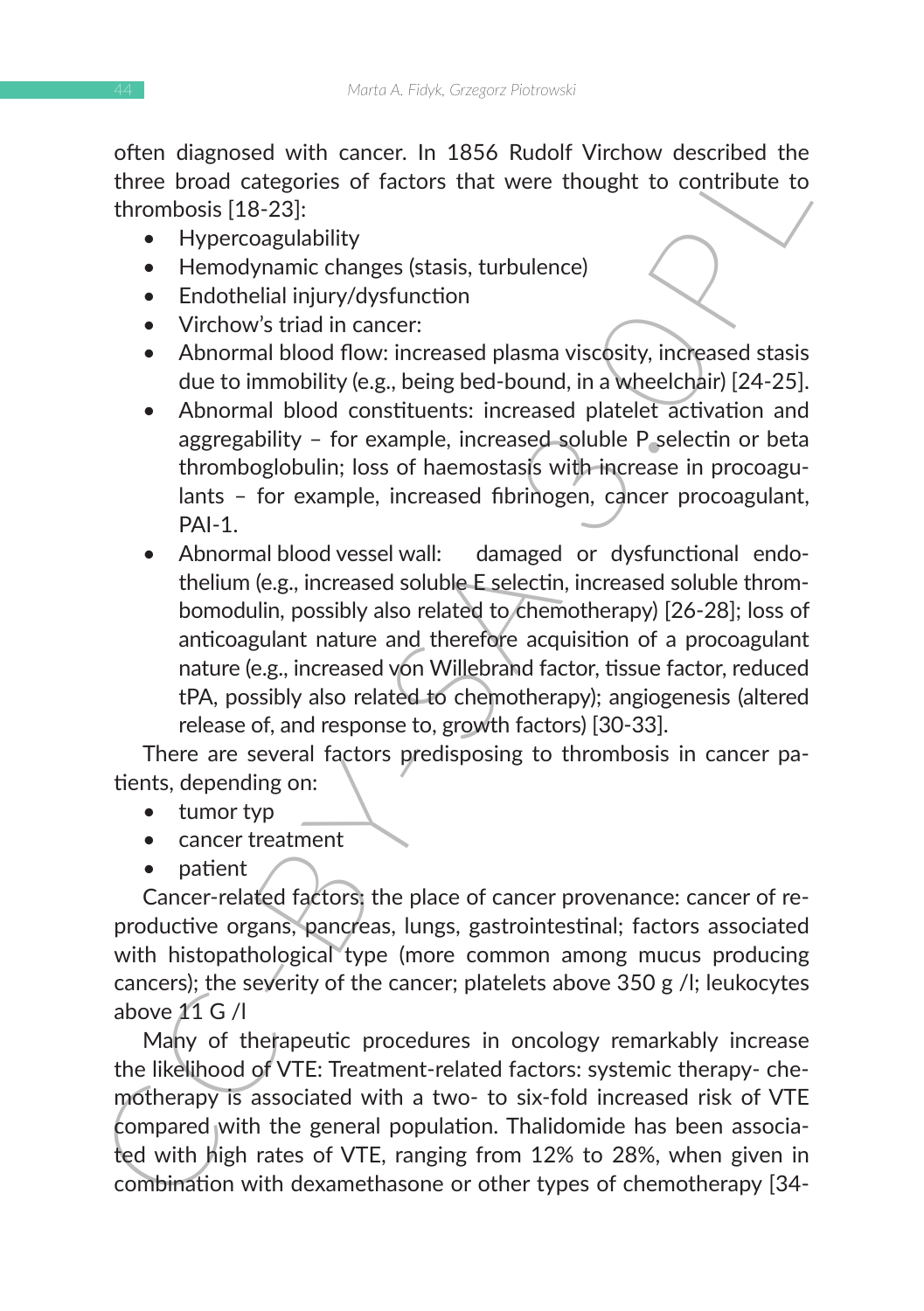3.). Chemotherapy and normonotherapy can cause V11 is Alter areas in the gath of thromboenbols may as well. The natural course of cancer per se and some comorbid conditions conducte to thrombosis, which makes it difficult 35]. Chemotherapy and hormonotherapy can cause VTE i ATE [arterial thromboembolism) as well. The natural course of cancer per se and some comorbid conditions conducte to thrombosis, which makes it difficult to precisely determine the patomechanisms responsible for VTE. Particularly thrombosis often occurs in patients with advanced stages of malignancies treated chemically. An example might be the results of studies in patients with breast cancer, indicating that the risk of DVT (deep vein thrombosis) in the early stage of the disease is low and is about 0.2-0.8 while in patients undergoing chemotherapy in the second period of the disease DVT risk increases to 2-10%, and for patients in the IV stage of a cancer, treated with cytostatics is as high as 17.6% [36]. It is remarkable that almost in all patients with breast cancer affected by this complication thrombosis occurs during active treatment, which confirms the role of chemotherapy as the causative agent of thrombosis. The risk of VTE in the course of chemotherapy in other cancers is calculated at the level: ovarian cancer – about 11%, germ cell tumors – about 9%, colorectal cancer and NHL – about 7%. An even greater threat by thrombosis is associated with prostate cancer hormonal therapy [12-15]. Venous thrombosis was observed in as many as 16 of 25 patients (65%) of this diagnosis treated with estramustine [37]. Arterial thrombosis in the form of heart attacks, strokes, visceral arterial thrombosis and peripheral arterial thrombotic events, have been reported after chemotherapy and / or hormonal therapy, as well as during the use of granulocyte colony stimulating factor. In breast cancer the risk of this complication is about 1% [38]. The use of different chemotherapeutic agents leads to various clinical presentations of VTE and ATE. After administration of ARA-C (cytarabine) an onset hepatic vein occlusion disease (VOD) has been observed, after using DTIC (dacarbazine) to treat Buddha Chiari syndrome, and in patients undergoing bone marrow transplant, sterile thrombotic endocarditis has been reported [39,40]. In turn, during cisplatin-based treatment programs, high levels of von Willebrand factor and arterial thrombosis have been noticed. The use of adriamycin, Vinca alkaloids, cytosine arabinoside, bleomycin, busulfan, cisplatin, CCNU (lomustine), chlorozotocyny, cyclosporin A, daunorubicin, gemcitabine, mitomycin, semustyny, stimalamer and high-dose chemotherapy (cyclophosphamide, cisplatin, and carmustine) was associated with the onset of symptoms of thrombotic microangiopathy. However, it is the most common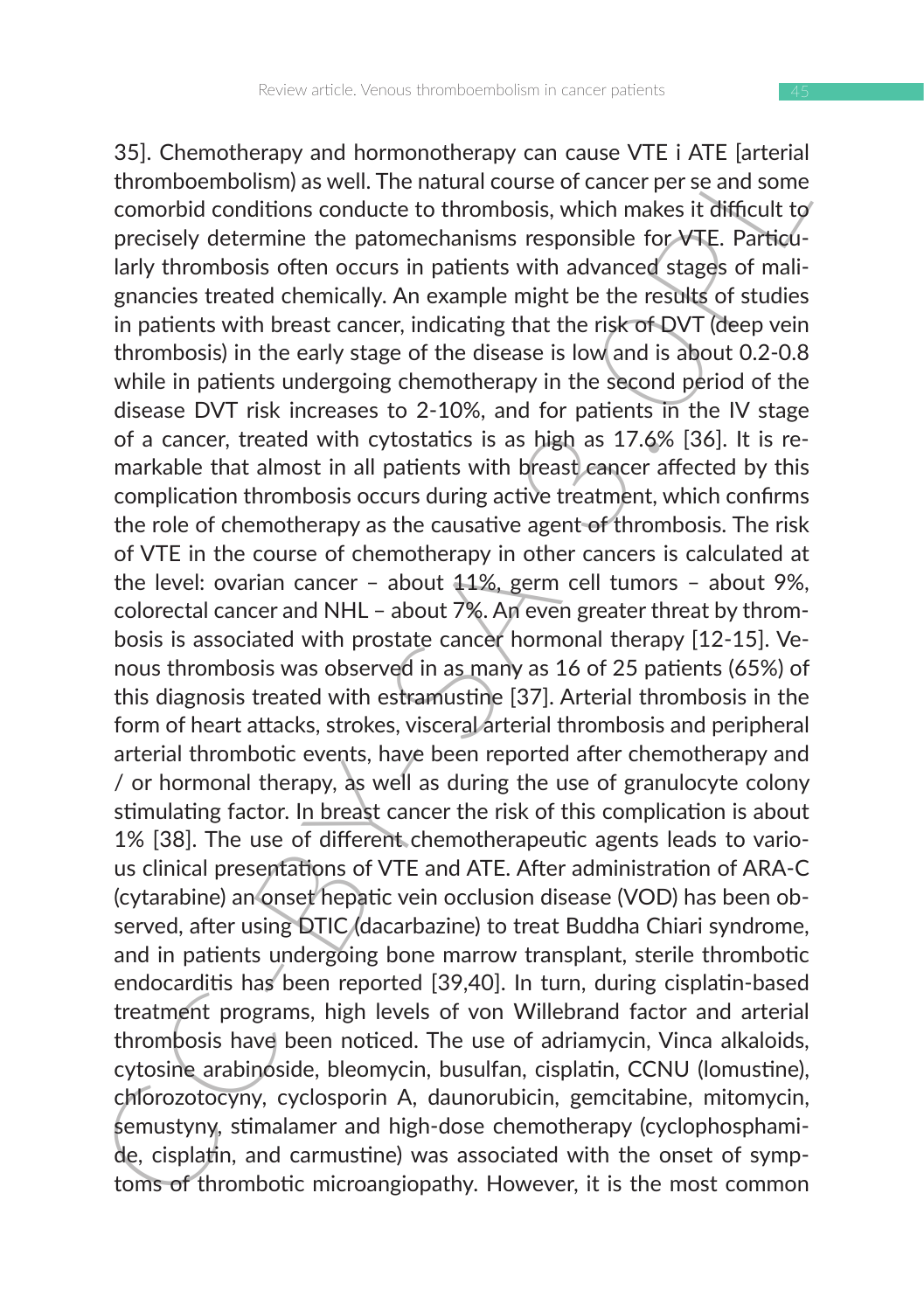complication that occurring the rapidication of mitomycin C, especially<br>complication and non-diversion of mitomycin C, especially to<br>popula a cumulative dose of 40 mg / m<sup>2</sup> [41]. Thrombotic thrombocy-<br>topenic purpura and complication that occurs after application of mitomycin C, especially beyond a cumulative dose of 40 mg /  $m<sup>2</sup>$  [41]. Thrombotic thrombocytopenic purpura and hemolytic uremic syndrome (TTP/HUS) were also found in patients treated with tamoxifen and in nearly 10% of combined chemo- and hormone therapy subjects (tamoxifen and 3M program). There are reports of thrombosis compliceated by myocardial infarcts and severe blood clottings in cerebral arteries after using ATRA (all-transretinoic acid) in the treatment of acute promyelocytic leukemia. This type of pathology is more common in patients diagnosed with ATRA syndrome. This syndrome is characterized by a high body temperature, respiratory failure, leukocyte infiltration in the lungs, pleural and pericardial effusion in patients diagnosed with high white blood cell count or in the case of a sudden increase in the number of white blood cells. Cytokines released during the treatment with ATRA may be responsible for the activation of insant blood coagulation [42].

Surgery – surgery and the extended postoperative period are historically well-known high-risk settings for VTE. In a recent study of cancer surgical patients, following risk factors for postoperative VTE have been named: age more than 60 years, previous VTE, advanced cancer, anesthesia lasting more than 2 hours, and bed rest longer than 3 days. Of note, 40% of VTE events occurred more than 21 days after surgery [43]. It is understood that the surgical treatment increases the VTE risk in a of 3-5-fold manner, in patients undergoing a surgery for cancer, compared with patients operated on because of other indications.

| Type of surgical      | risk of VTE |
|-----------------------|-------------|
| General surgery       | 29%         |
| Gynecological surgery | 20%         |
| Urological surgery    | 41%         |
| Orthopedic surgery    | 60%         |
| Neurosurgery          | 28%         |

Table 1. The risk of thromboembolism (VTE) in cancer patients undergoing various

surgical procedures (by Bick)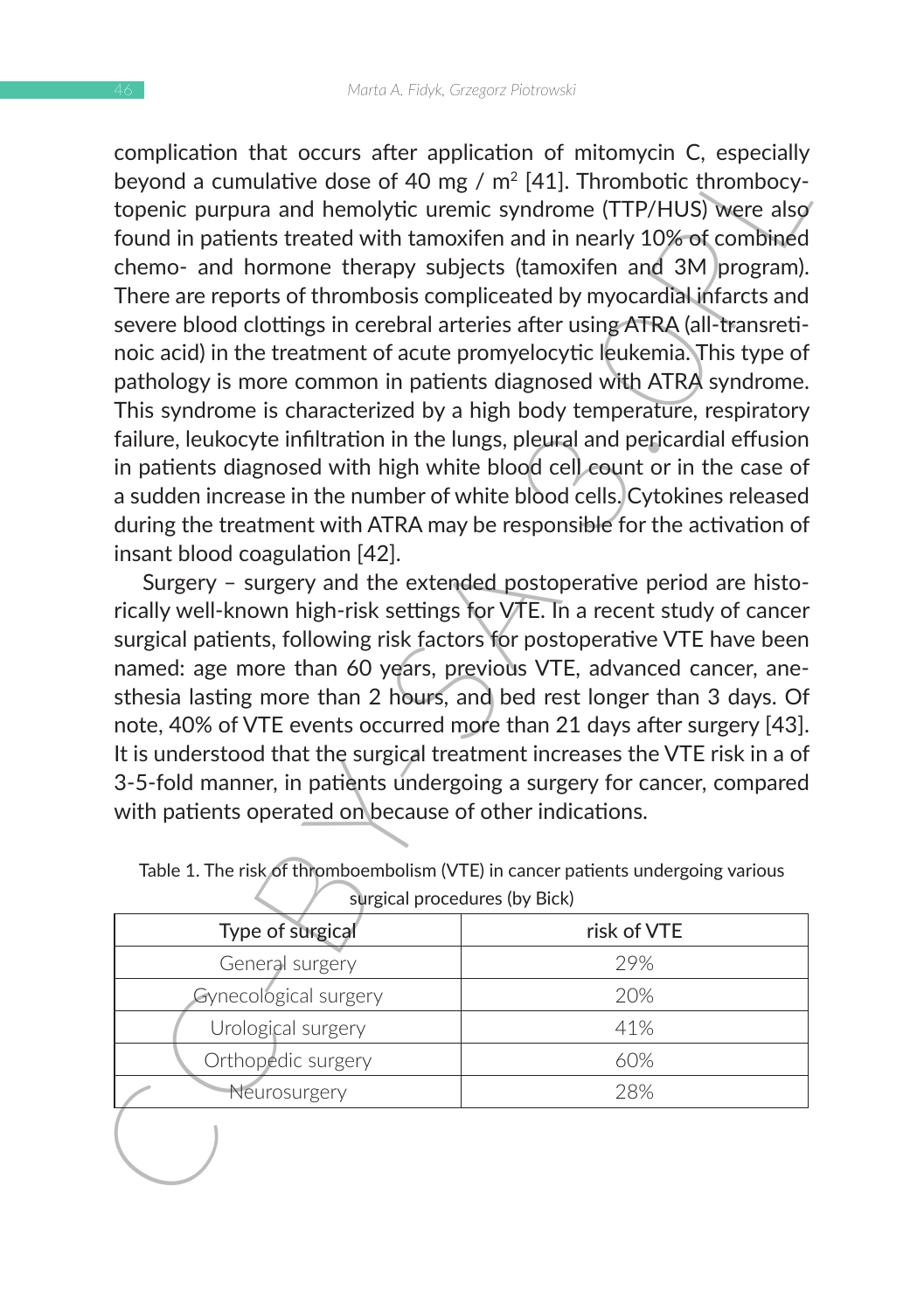Supportive Therapy. A recent retrospective analysis of hospitalized patients with cancer found blood transfusions were independently associated with an increased risk of VTE, arterial events and in-hospital mortality. Central Venous Catheters (CVC)– The incidence of symptomatic catheter-related deep venous thrombosis (DVT) in adult patients ranges from 0.3% to 28% [44]. Radiation. Radiation therapy does not seem to be associated with a risk for VTE, although this has only been evaluated in a small number of studies [45].

Patient-related factors: older age, female sex, race, higher in African Americans, lower in Asians/Pacific Islanders, comorbidities: infection, renal disease, pulmonary disease, obesity, arterial thromboembolism, inherited prothrombotic mutations: Factor V Leiden, prothrombin gene mutation, prior history of VTE, performance status, candidate biomarkers: blood counts (prechemotherapy platelet count  $\geq$  350,000/ $\mu$ L, prechemotherapy leukocyte count >11,000/μL), TF: (high grade of TF expression by tumor cells, elevated systemic TF (antigen or activity)), D-dimer, soluble P-selectin, C-reactive protein [46].

supporter Interapy. A Preent retrospective analysis or hospitalized by apporter than the cost and the particular particle and the cost and the cost and the cost and the cost and the cost and the cost and the cost and the c The characteristic symptoms and physical signs of thromboembolism, both in cancer and non-cancer patients, are: swelling in the place of thrombosis, eg. limbs, increased tension and rigidity of the muscles supplied by the solidified vessel, pain at rest or after pressure administration, increased warming, extension of the superficial vessels of the skin, sine red coloration of the skin, fever – possible occurence, in the case of pulmonary embolism: dry cough, shortness of breath, especially at rest, pain located in the chest, tachycardia, tachypnea, general anxiety. Thrombosis can also be asymptomatic.

For diagnostic purposes, following techniques are used: doppler ultrasound, angiography, angio-CT in case of suspected pulmonary embolism, D-dimer [47].

### **The pathophysiology of VTE in cancer**

The major role of the coagulation cascade is the production of fibrin the meshwork that holds together the clot – which is produced through a cleavage of fibrinogen by thrombin. Coagulation is initiated by tissue damage, exposing the transmembrane glycoprotein tissue factor (TF). Tissue factor is expressed on the subendothelial surface of blood vessels and is normally exposed only when normal vasculature is disrupted.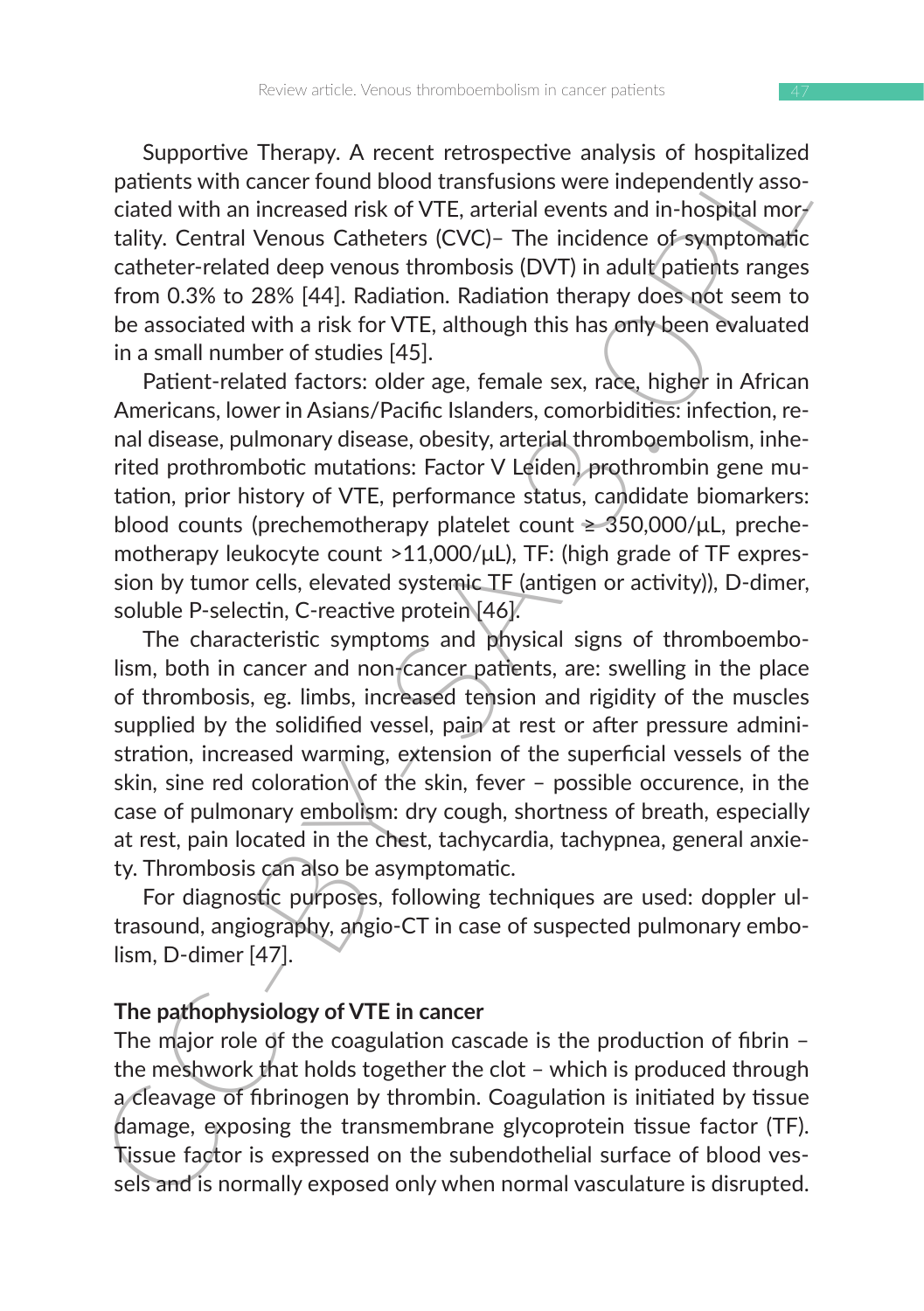Factor VII binds TF, and the TF–factor VII complex directly activates factor X to factor Xa and some factor IX to factor IXa. In the presence of factor Xa, tissue factor pathway inhibitor (TFPI) inhibits further generation of factor Xa and factor IXa. After inhibition by TFPI, the amount of factor Xa produced is insufficient to maintain coagulation. Additional factor Xa (which allows haemostasis to progress to completion) can only be generated by the factor IX– factor VIII pathway. Enough thrombin exists at this point to activate factor VIII, and together with factor IXa (generated by TF–factor VIIa) to further activate factor X. Factor IX activation is also augmented by thrombin activation of the factor XI pathway. Without the amplification and consolidating action of factor VIII/factor IX, there is insufficient generation of factor Xa to produce sufficient thrombin. When sufficient thrombin is generated, this endolytic serine protease selectively cleaves the Arg–Gly bonds of fibrinogen to form fibrin, releasing fibrinopeptides A and B and so forms the meshwork of the clot [48].

#### **Thromboembolic complications**

Factor VI binns II., and the II-r-actor VII complex directly actuates<br>factor X to factor X as and some factor IX to factor IXa. In the presence<br>of factor X a, tissue factor Data Mar including treply intilibits further gen In cancer patients requiring intravenous administration of cytostatics or palliative treatment often a catheter inserted central venous is being used for a long time. Thrombosis associated with the presence of such a catheter leads to the PE in 10-15% of patients and 10% loss of access to the central veins. Major long-term problem of catheter use in cancer patients are thromboembolic complications. Thrombosis may lead to significant morbidity and impairment of patients quality of life. Cancer patients are in general at increased risk of venous thrombosis, and placement of a catheter or venous port system further increases this risk [49]. Increased venous stasis, endothelial injury, prothrombotic effects of malignancy and chemotherapy itself are among the factors implicated as causes of thrombosis in cancer patients. Catheter-associated thrombosis manifests itself either as thrombosis of the vein in which the catheter is situated or as an occlusion of the catheter lumen. Venous thrombosis may be asymptomatic or present with ipsilateral arm or neck pain and swelling. Thrombotic occlusion of the catheter lumen may be partial or complete; it may cause restrictions of the catheter's utility and be a starting point for infections or vice versa [50]. The incidence of catheter-associated thrombosis in cancer patients varies considerably between studies and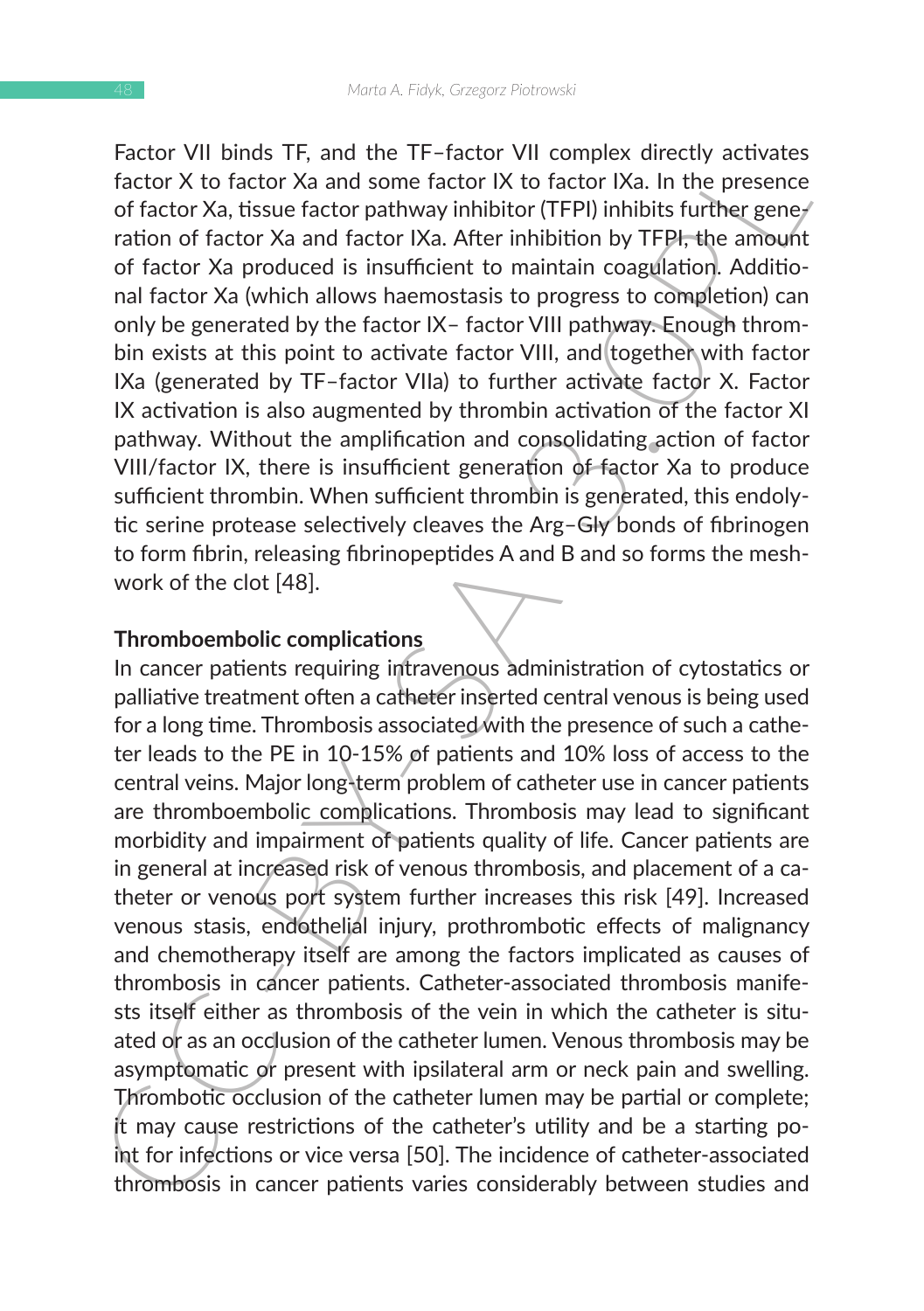patient or cancer type. Four prospective studies of catheter-associated thrombosis in patients with solid tumours and haematological malignancies report rates of thromboembolic events between 37% and 66%. The incidence of catheter-associated thrombosis in retrospective studies varies even more widely (12% to 64%) [51-55]. A literature search on prophylactic treatment in tumour patients with central venous catheters or receiving chemotherapy did not present evidence to support the use of routine prophylactic anticoagulation for these patients [56].

paraner or cancer type. Four prospectue studies or cathere-associated<br>paranet or cancer by the prospectue studies of the properties of the properties export rates of thrombosis in particles export rates of thrombosin in ex All of recent studies fail to support the routine use of prophylactic anticoagulation in cancer patients with venous catheters to prevent catheter-induced thrombosis. Institutions should assess their rates of catheter-associated thrombosis and the indication for prophylaxis should be individualized for each patient accordingly. Central catheters and venous port systems are a mainstay of chemotherapy administration, and thousands of catheters are inserted annually. When symptomatic thrombosis occurs in association with a catheter, it definitely complicates further clinical care of the patient because of the need for anticoagulant therapy and potential catheter-removal. So far, routine prophylactic anticoagulation cannot be recommended based on the available evidence. Large-scale trials like that of Chew et al. using symptomatic thrombosis as an outcome measure are still urgently needed [57]. In addition, there are no data in the literature concerning frequency and management of mere catheter tip thrombosis, where the port system is flushable but no aspiration of blood is possible due to a small thrombus occluding the catheter tip. It seems to be right administer 5000 IU heparin over 24 hours into the port system via a perfusor system, after which treatment the port system often becomes patent again. However, no further evidence from clinical trials exists to validate this protocol. Moreover, it remains unclear whether catheter tip thrombosis needs to be treated at all since any therapeutic/approach is of a merely empirical nature given the lack of any published evidence so far.

### **Anticoagulation Therapy**

No proper prophylaxis of VTE is an important issue in routine clinical practice and in patients with cancer it is used even more seldom. Below are the current guidelines for the treatment and prophylaxis of venous thromboembolism in cancer patients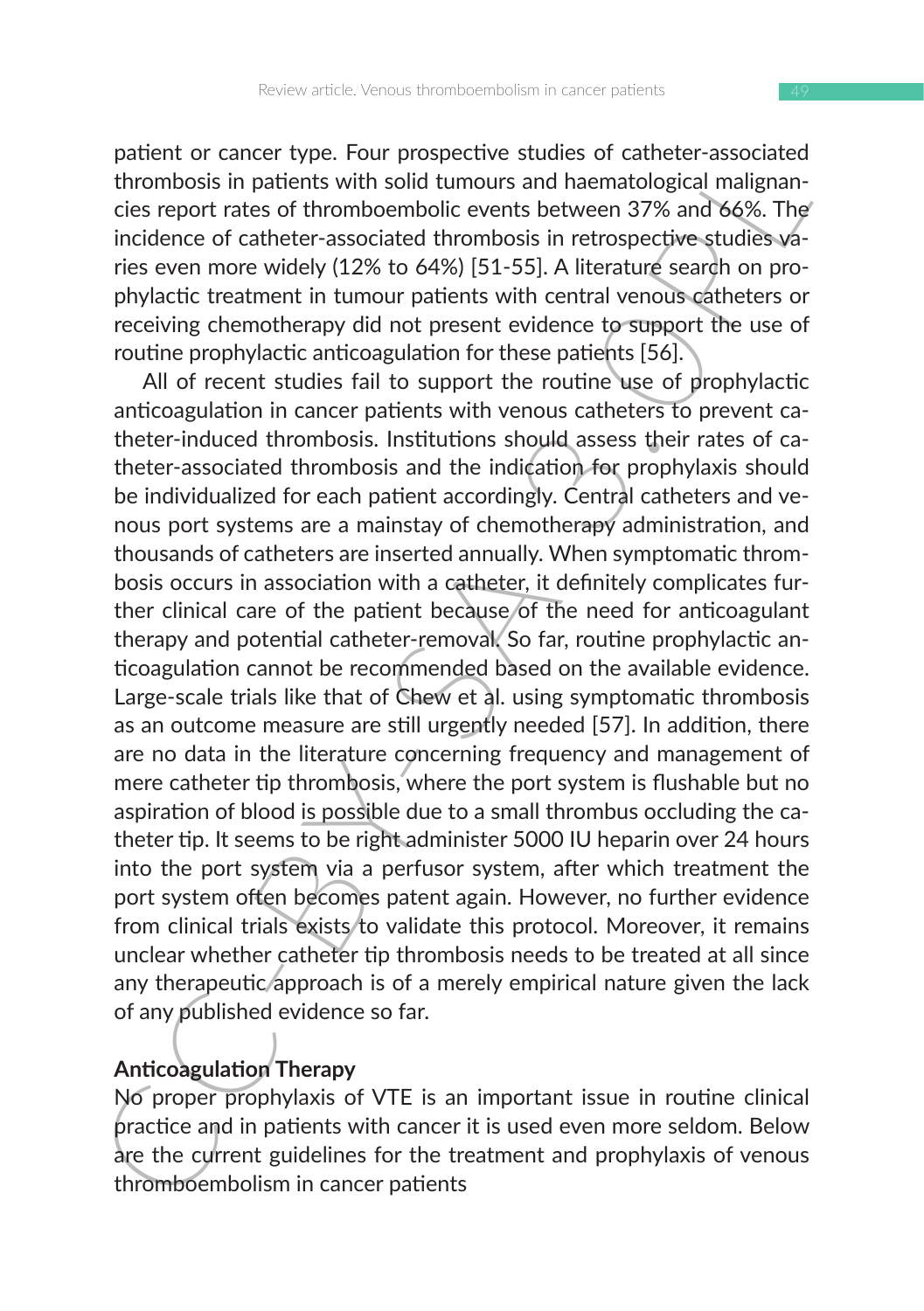## *Initial treatment of established VTE*

- 1. LMWH is recommended for the initial treatment of established VTE in cancer patients [Grade 1B].
- 2. (LMWHs are easier to use than UFH).
- 3. Fondaparinux and UFH can be also used for the initial treatment of established VTE in cancer patients [Grade 2D].
- 4. Thrombolysis in cancer patients with established VTE may only be considered on a case-by-case basis, with specific attention paid to contraindications, especially bleeding risk (brain metastasis)
- Intratementro established<br>
1. LMWH is recommended for the initial treatment of established<br>
2. LMWH is recommended for the initial treatment of established<br>
2. LMWH is recommended for the initial treatment<br>
2. CLMWH is ar 5. In the initial treatment of VTE, vena cava filters may be considered in the case of contraindication for anticoagulation or in the case of PE recurrence under optimal anticoagulation. Periodic reassessment of contraindications for anticoagulation is recommended and anticoagulation should be resumed when safe. Vena cava filters are not recommended for primary VTE prophylaxis in cancer patients [58].

# *Early maintenance and long-term treatment of established VTE*

- 1. LMWHs are preferred over VKA for the early maintenance treatment (10 days to 3 months) and long-term treatment (beyond 3 months) of VTE in cancer patients [Grade 1A].
- 2. Idraparinux is not recommended for the early maintenance treatment (10 days to 3 months) and the long-term treatment (beyond 3 months) of VTE in cancer patients; idraparinux is currently not available on the market [Grade 2C].
- 3. LMWH should be used for a minimum of 3 months to treat established VTE in cancer patients; however, patients were treated for 6 months in the largest study in this setting [Grade 1A].
- 4. After 3–6 months, termination or continuation of anticoagulation (LMWH or VKA) should be based on individual evaluation of the benefit-risk ratio, tolerability, patients preference and cancer activity [58].

# *Prophylaxis of VTE in medical cancer patients:*

1. Recommended prophylaxis goes with LMWH, UFH or fondaparinux in hospitalized medical patients with cancer and reduced mobility [Grade 1B]. In some countries price differences between LMWH, UFH or fondaparinux may influence the choice.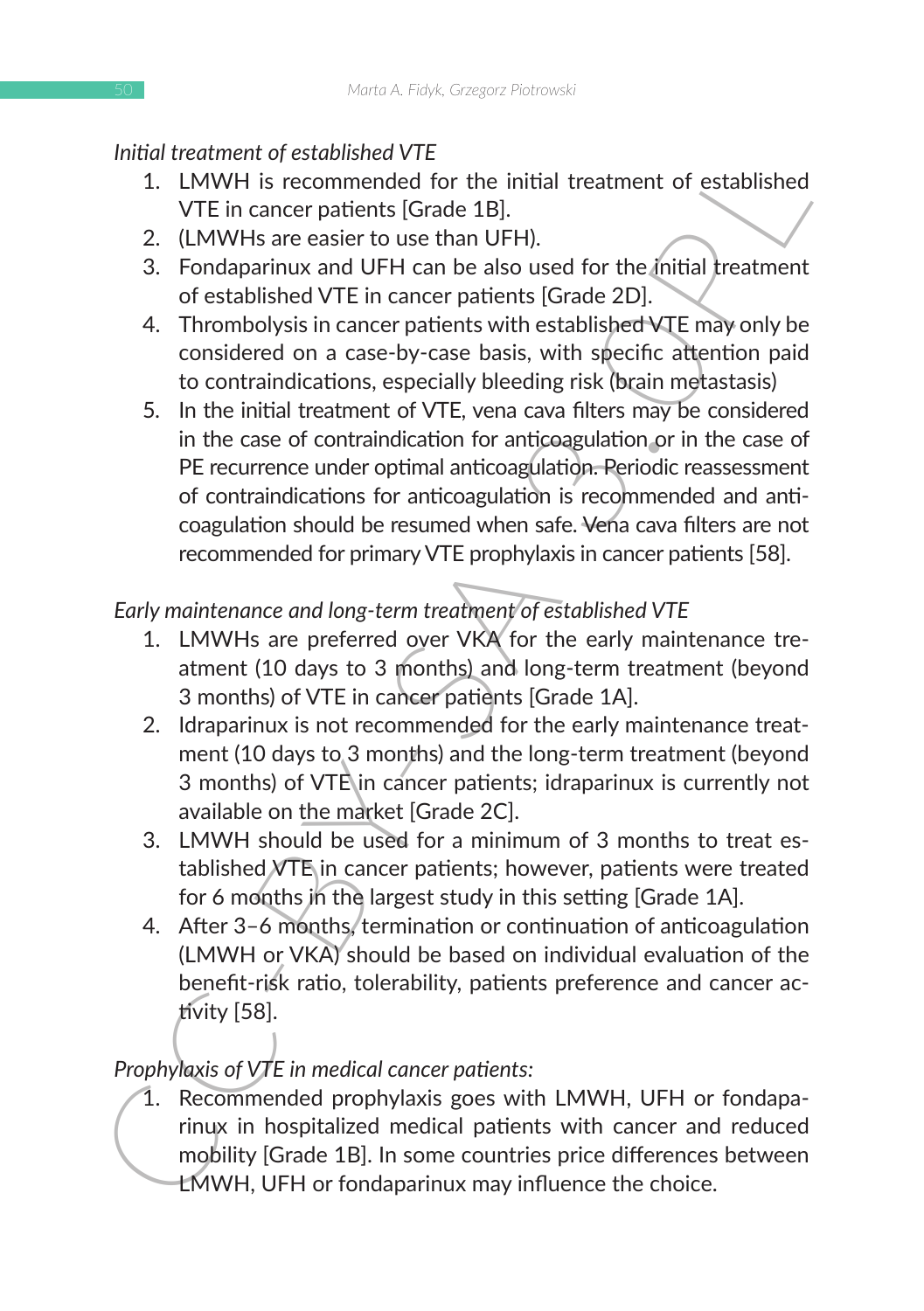- 2. For Chinem with ALL cactus (winy phobals are lowely and a distinguistie ends with a scapar<br>aginase, depending on local policy and individual patient<br>that characteristics (platelet count, kidney function, fibrinogen and 2. For children with ALL (acute lymphoblastic leukemia) treated with L-asparaginase, depending on local policy and individual patient characteristics (platelet count, kidney function, fibrinogen and antithrombin III levels, etc.), prophylaxis may be considered in some patients; the same therapeutic option can be considered for adults [Best clinical practice, based on evidence of very low quality and a balance between desirable and undesirable effect depending on individual patient characteristics].
	- 3. In patients receiving chemotherapy, prophylaxis is not recommended routinely [Grade 1B].
	- 4. Primary pharmacological prophylaxis of VTE may be indicated in patients with locally advanced or metastatic pancreatic cancer treated with chemotherapy and having a low bleeding risk [Grade 1B].
	- 5. Primary pharmacological prophylaxis of VTE may be indicated in patients with locally advanced or metastatic lung cancer treated with chemotherapy and having a low bleeding risk [Grade 2B].
	- 6. In patients treated with IMiDs (immune-modulating drugs) combined with steroids and/or chemotherapy (doxorubicin), VTE prophylaxis is recommended; in this setting, VKA at low or therapeutic doses, LMWH at prophylactic doses and low-dose aspirin have shown similar/effects with regard to preventing VTE; however, the efficacy of these regimens remains unclear [Grade 2C] [58].

## *Prophylaxis of VTE in surgical cancer patients:*

- 1. Use of LMWH once a day or a low dose of UFH three times a day is recommended to prevent postoperative VTE in cancer patients; pharmacological prophylaxis should be started 12–2 h preoperatively and continued for at least 7-10 days; there are no data allowing conclusions regarding the superiority of one type of LMWH over another [Grade 1A].
- 2. There is no evidence to support fondaparinux as an alternative to LMWH for the prophylaxis of postoperative VTE in cancer patients [Grade 2C].
- 3. Use of the highest prophylactic dose of LMWH to prevent postoperative VTE in cancer patients is recommended [Grade 1A].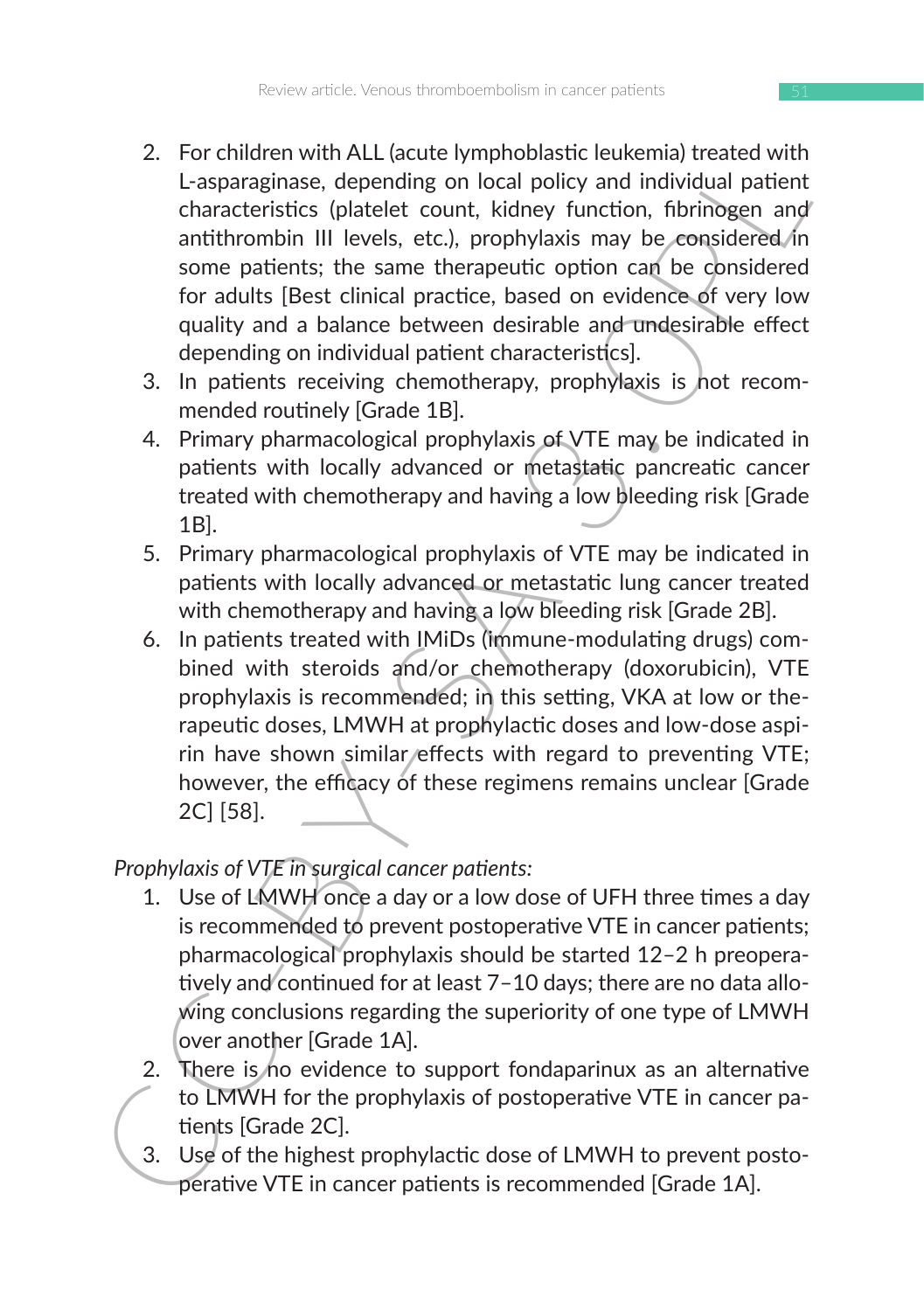4. Extended prophylaxis (4 weeks) to prevent postoperative VTE after major laparotomy in cancer patients may be indicated in patients with a high VTE risk and low bleeding risk [Grade 2B]. [58].

*Special situations:*

- 1. A braintumor per se is not a contraindication for anticoagulation for established VTE [Grade 2C].
- 2. For the treatment of established VTE in cancer patients with a brain tumor we prefer LMWH [Best clinical practice, based on evidence of very low quality and a balance between desirable and undesirable effects to be assessed individually (high bleeding risk)].
- 3. It is recommended to use LMWH or UFH commenced postoperatively for the prevention of VTE in cancer patients undergoing neurosurgery [Grade 1A].
- 4. In the presence of severe renal failure (creatinine clear- ance- <30mLmin) suggest using UFH followed by early VKA (possible from day 1) or LMWH adjusted to anti- Xa level for the treatment of established VTE
- 4. Extreded prophyaxis (4 weeks) to prevent postoperative V1.<br>
after major laparatomy in cancer patients may be indicated in pa-<br>
tent major laparatomy in cancer patients may be indicated in pa-<br>
tent major laparatomy in c 5. In cancer patients with thrombocytopenia, full doses of anticoagulant can be used for the treatment of established VTE if the platelet count is  $>$  50 G/L and there is no evidence of bleeding; for patients with a platelet count below 50 G L , decisions on treatment and dosage should be made on a case-by-case basis with the utmost caution
	- 6. In cancer patients with mild thrombocytopenia, platelet count > 80 G L , pharmacological prophylaxis may be used; if the platelet count is below 80 G L, pharmacological prophylaxis may only be considered on a case-by-case basis and careful monitoring is recommended [59].

International clinical practice guidelines for the treatment and prophylaxis of thrombosis associated with central venous catheters (CVC) in patients with cancer:

1. Use of anticoagulation for routine prophylaxis of CVC is not recommended [Grade 1A]. Values and preferences: bleeding risk with anticoagulants.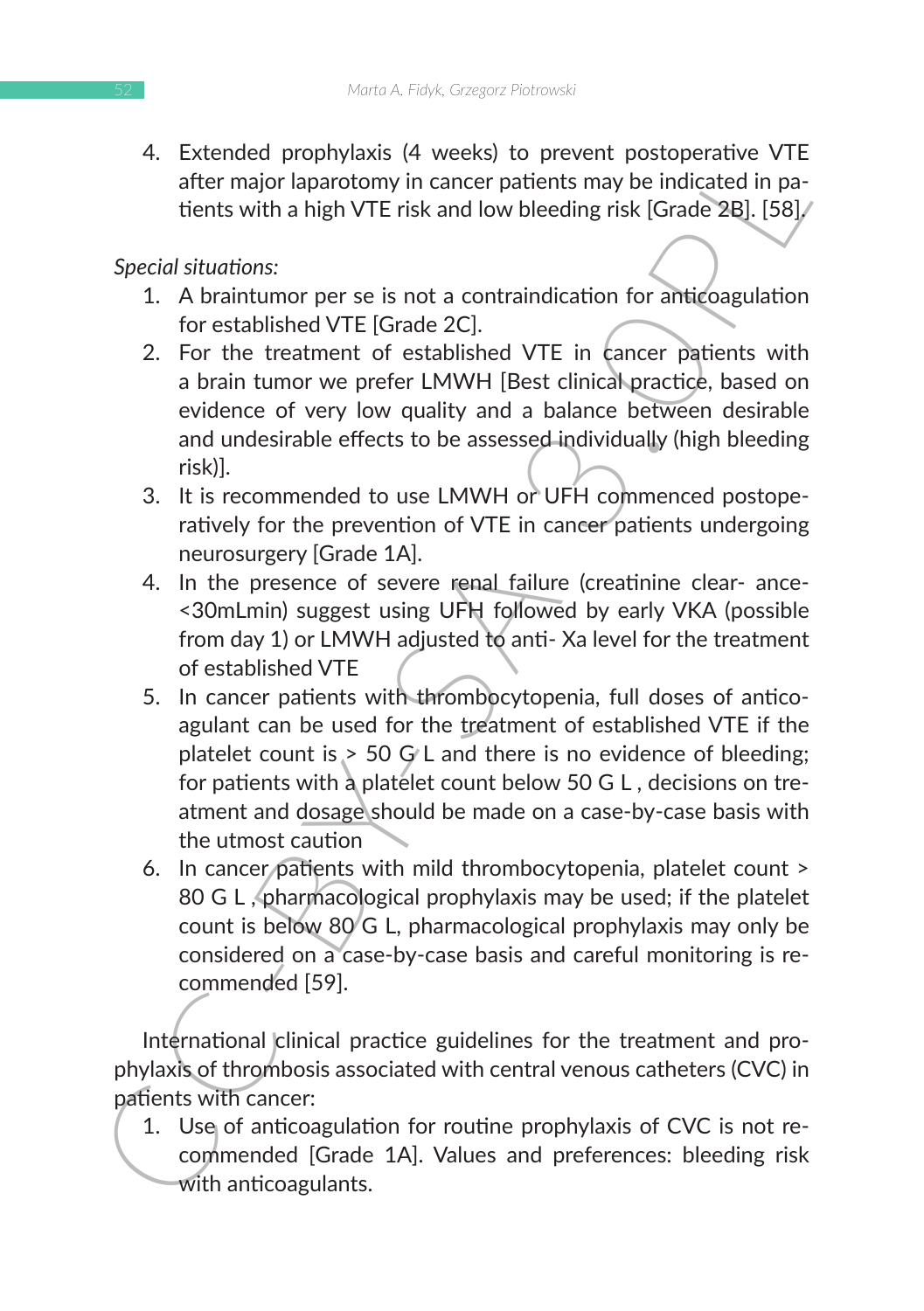- 2. Catheters should be inserted on the right side, in the jugular vein, and the distal extremity of the central catheter should be located at the junction of the superior vena cava and the right atrium [Grade 1A].
- 2. Cannetes snow the mean street on the mean stop. In the jugitar vent, a case that the distal extremity of the central catheer should be located at the junction of the superbor vena cava and the right atrium (Grade 1A).<br> 3. For the treatment of symptomatic CVC in cancer patients, anticoagulant treatment is recommended for a minimum of 3 months; in this setting, LMWHs are suggested. Oral VKA can also be used, in the absence of direct comparisons of these two types of anticoagulants in this setting
	- 4. The CVC can be kept in place if it is functional, well-positioned and non-infected with good resolution of symptoms under close surveillance; whether the CVC is kept or removed, no standard approach in terms of duration of anticoagulation is established [59].

Identifying patients with cancer, who are most at risk for VTE, is essential to better target thromboprophylaxis, with the eventual goal of reducing the burden as well as the consequences of VTE for patients with cancer.

## **References**

1. 2014 ESC Guidelines on the diagnosis and management of acute pulmonary embolism 3067–3068.

2. Heit JA, Silverstein MD, Mohr DN, et al. Risk factors for deep vein thrombosis and pulmonary embolism: A population-based case-control study. Arch Intern Med 2000; 160: 809–815.

3. Caine GJ, Stonelake PS, Lip GY, et al. The hypercoagulable state of malignancy: pathogenesis and current debate. Neoplasia 2002; 4: 465–473.

4. Heit JA, O'Fallon WM, Petterson TM et al. Relative impact of risk factors for deep vein thrombosis and pulmonary embolism: a population- -based study. Arch Intern Med 2002; 162: 1245–1248.

5. Gomes MP, Deitcher SR. Diagnosis of venous thromboembolic disease in cancer patients. Oncology (Huntingt). 2003; 17: 126–135.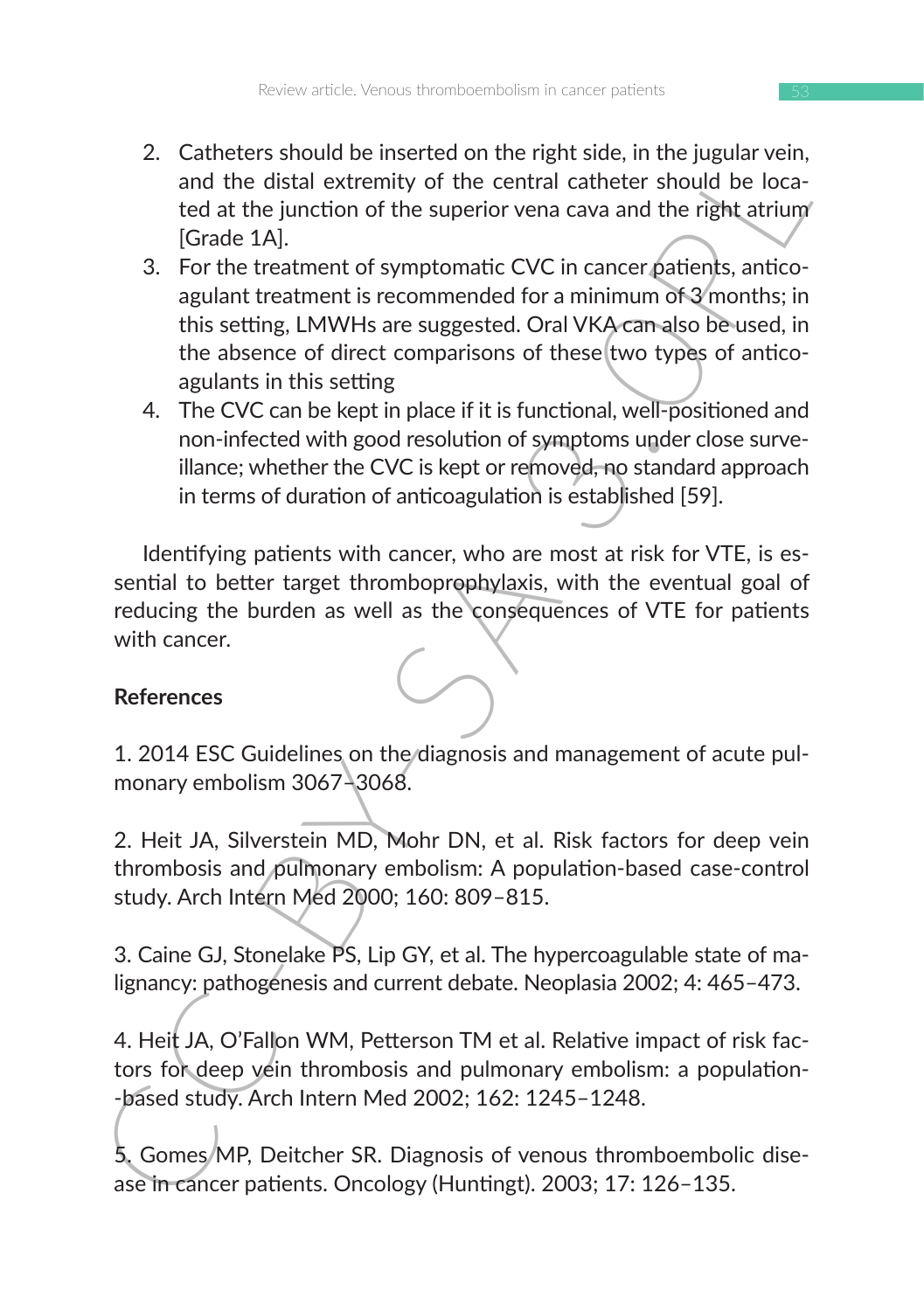6. Baron JA, Gridley G, Weiderpass E et al. Venous thromboembolism and cancer. Lancet 1998; 351: 1077–1080.

7. Ottinger H, Belka C, Kozole G et al. Deep venous thrombosis and pulmonary artery embolism in high-grade non Hodgkin's lymphoma: Incidence, causes and prognostic relevance. Eur J Haematol 1995; 4: 186–194.

8. Khorana AA, Francis CW, Culakova E. Thromboembolism is a leading cause of death in cancer patients receiving outpatient chemotherapy. J Thromb Haemost 2007; 5: 632–634.

9. Cavo M, Zamagni E, Cellini C et al. Deepvein thrombosis in patients with multiple myeloma receiving first-line thalidomide-dexamethasone therapy. Blood 2002; 100: 2272–2273.

o. Isaach JA, Gridley G, Weierepass Let al. Venous thromboembolism<br>
and cancer. Lancet 1998; 351: 1077-1080.<br>
7. Ottinger H, Belka C, Kozole G et al. Deep venous thrombosis and pul-<br>
monary artery embolism in high-grade no 10. Kabbinavar F, Hurwitz HI, Fehrenbacher L et al. Phase II, randomized trial comparing bevacizumab plus fluorouracil (FU)/leucovorin (LV) with FU/LV alone in patients with metastatic colorectal cancer. J Clin Oncol 2003; 21: 60–65.

11. Kuenen BC, Levi M, Meijers JC et al. Potential role of platelets in endothelial damage observed during treatment with cisplatin, gemcitabine, and the angiogenesis inhibitor SU5416. J Clin Oncol 2003; 1: 2192–2198.

12. Shah MA, Ilson D, Kelsen DP. Thromboembolic events in gastric cancer: high incidence in patients receiving irinotecan- and bevacizumabbased therapy. J Clin Oncol 2005; 23: 2574–2576.

13. Chojnowski K, Treliński J. Prophylaxis of venous thromboembolism in patients with cancer. Oncol Clin Pract 2012; 8(3): 105-112.

14. Stanisławiak J, Markowska J. Powikłania zakrzepowo-zatorowe w przebiegu choroby nowotworowej. Współcz Onkol 2008; 12: 56–60.

15. Prandoni P, Lensing AW, Büller HR, et al. Comparison of subcutaneous low-molecular-weight heparin with intravenous standard heparin in proximal deep-vein thrombosis. Lancet 1992; 339: 441–5.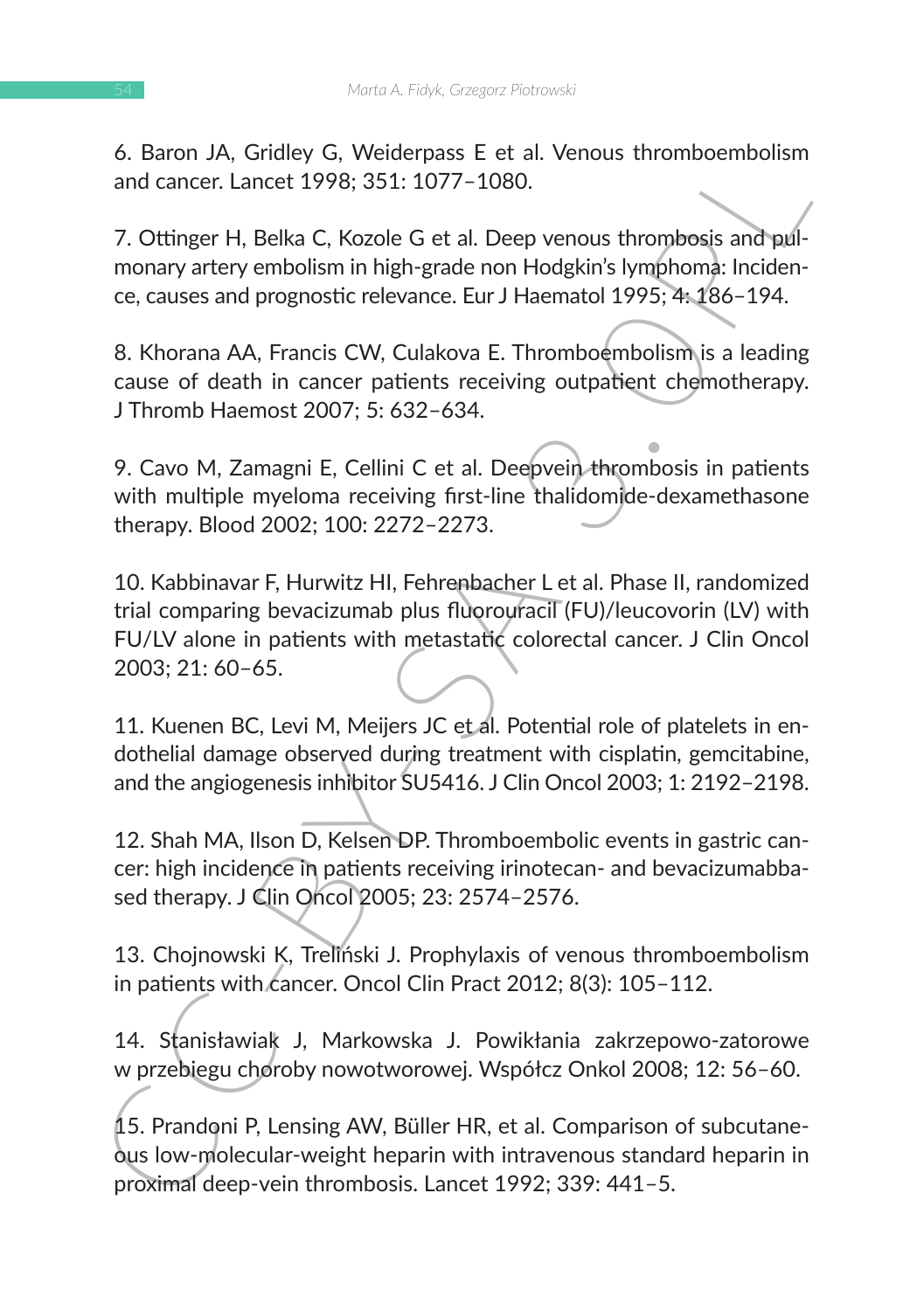16. Lip GY, Chin BS, Blann AD. Cancer and the prothrombotic state. Lancet Oncol 2002; 3: 27–34.

16. Lip GY, Chin BS, Biann AD. Cancer and the prothrombotic state. Lan-<br>
Ce. Unclo 2002; 3: 27-34.<br>
17. Fotopoulou C, duBois A, Karavas AN et al. Incidence of venous<br>
17. Fotopoulou C, duBois A, Karavas AN et al. Incidence 17. Fotopoulou C, duBois A, Karavas AN et al. Incidence of venous thromboembolism in patients with ovarian cancer undergoing platinum/ paclitaxel – containing first-line chemotherapy: an explorary analysis by the Arbeitsgemeinschaft Gynaekologische Onkologie Ovarian Cancer Study Group. J Clin Oncol 2008; 26: 2683–9.

18. Wojtukiewicz MZ, Rucińska M. Aktywacja krzepnięcia krwi u chorych na nowotwory: implikacje kliniczne. Nowotwory 1999; 49: 381–91.

19. Falanga A, Levine MN, Consonni R et al. The effect of very-low-dose warfarin on markers of hypercoagulation in metastatic breast cancer: results from a randomized trial. Thromb Haemost 1998; 79: 23–7.

20. Stanisławiak J, Markowska J. Powikłania zakrzepowo-zatorowe w przebiegu choroby nowotworowej. Współcz Onkol 2008; 12: 56–60.

21. Lip GY, Chin BS, Blann AD. Cancer and the prothrombotic state. Lancet Oncol 2002; 3: 27–34.

22. Fotopoulou C, duBois A, Karavas AN et al. Incidence of venous thromboembolism in patients with ovarian cancer undergoing platinum/ paclitaxel – containing first-line chemotherapy: an explorary analysis by the Arbeitsgemeinschaft Gynaekologische Onkologie Ovarian Cancer Study Group. J Clin Oncol 2008; 26: 2683–9.

23. Wojtukiewicz MZ, Rybałtowski M. Powikłania zakrzepowo-zatorowe w chorobie nowotworowej. Leczenie Wspomagające 2003; 4:  $3 - 10$ .

24. Von Tempelhoff GF, Heilmann L, Hommel G, Pollow K. Impact of rheological variables in cancer. Seminars in Thrombosis and Hemostasis 2003; 29(5): 499–513.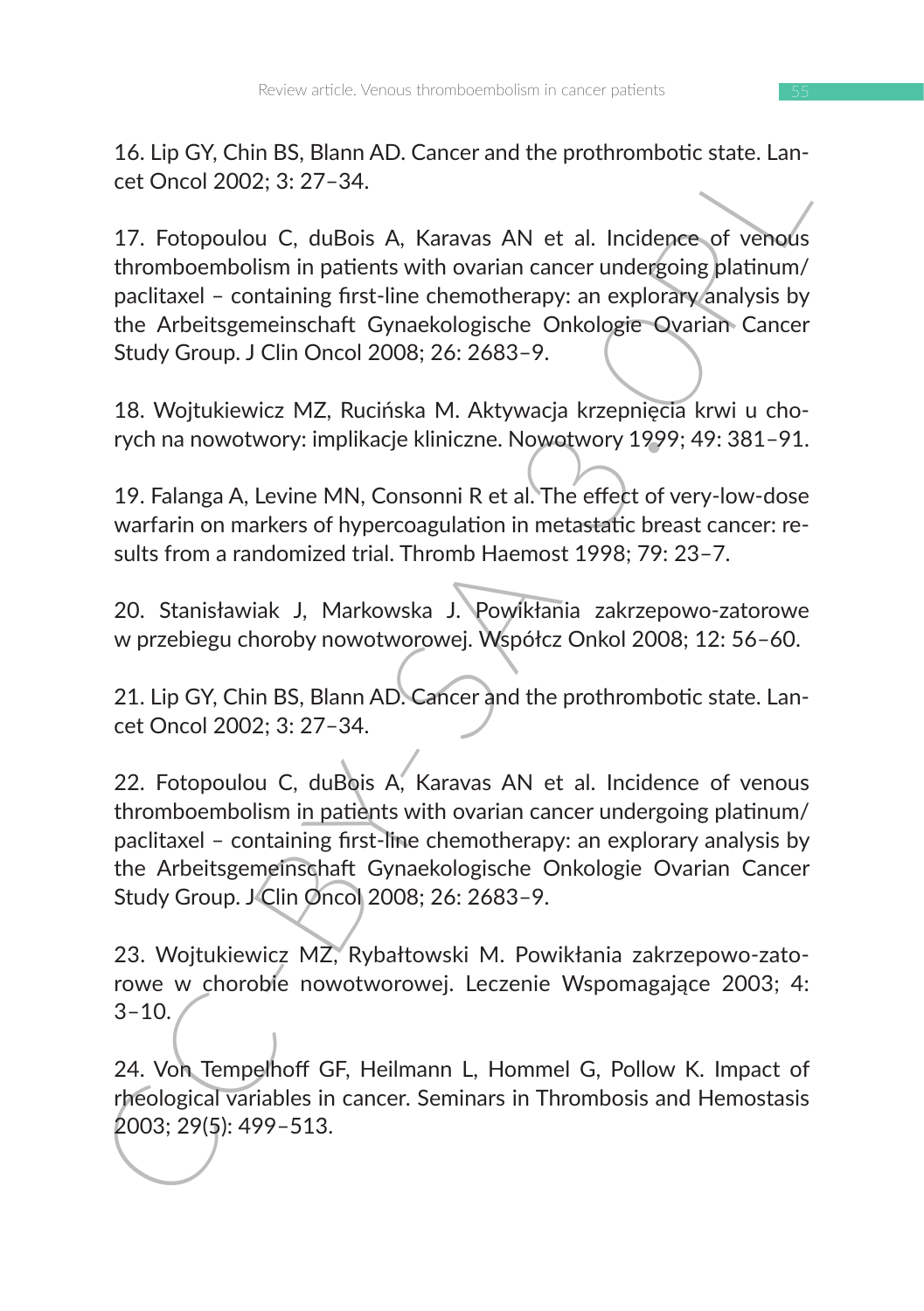25. Humphreys WV, Walker A, Charlesworth D. Altered viscosity and yield stress in patients with abdominal malignancy: relationship to deep vein thrombosis. BJS 1976; 63(7): 559–561.

26. Lindahl AK, Boffa MC, Abildgaard U. Increased plasma thrombomodulin in cancer patients. Thromb Haemost 1993; 69(2):112–114.

27. Liu P-L, Tsai J-R, Chiu C-C et al. Decreased expression of thrombomodulin is correlated with tumor cell invasiveness and poor prognosis in nonsmall cell lung cancer. Molecular Carcinogenesis. 2010; 49(10): 874–881.

28. Banks RE, Gearing AJH, Hemingway IK, Norfolk DR, Perren TJ, Selby PJ. Circulating intercellular adhesion molecule-1 (ICAM-1), E-selectin and vascular cell adhesion molecule-1 (VCAM-1) in human malignancies. BJC. 1993; 68(1):122–124.

29. Van Wersch JWJ, Tjwa MKT. Coagulation/fibrinolysis balance and lung cancer. Haemostasis 1991; 21(2):117–123.

30. Ross R, Vogel A. The platelet-derived growth factor. Cell 1978;14(2):203–210.

31. Ohi M, Miki C. Tissue concentration of platelet-derived endothelial cell growth factor in colorectal cancer. Scand J Gastroenterol 2000; 35(4): 413–418.

32. Contrino J, Hair G, Kreutzer DL, Rickles FR. In situ detection of tissue factor in vascular endothelial cells: correlation with the malignant phenotype of human breast disease. Nat Med 1996; 2(2): 209– 215.

2.5. Humpneys WV, Watter A, Chanesworth D. Attered viscosity and<br>yield stress in patients with abdominal malignancy: relationship to deep<br>vein thrombosis. BJS 1976; 63(7): 559–561.<br>26. Lindahl AK, Boffa MC, Abildgaard U. I 33. Koomägi R. Volm M. Tissue-factor expression in human non-small--cell lung carcinoma measured by immunohistochemistry: correlation between tissue factor and angiogenesis. Int J Cancer 1998; 79(1): 19– 22.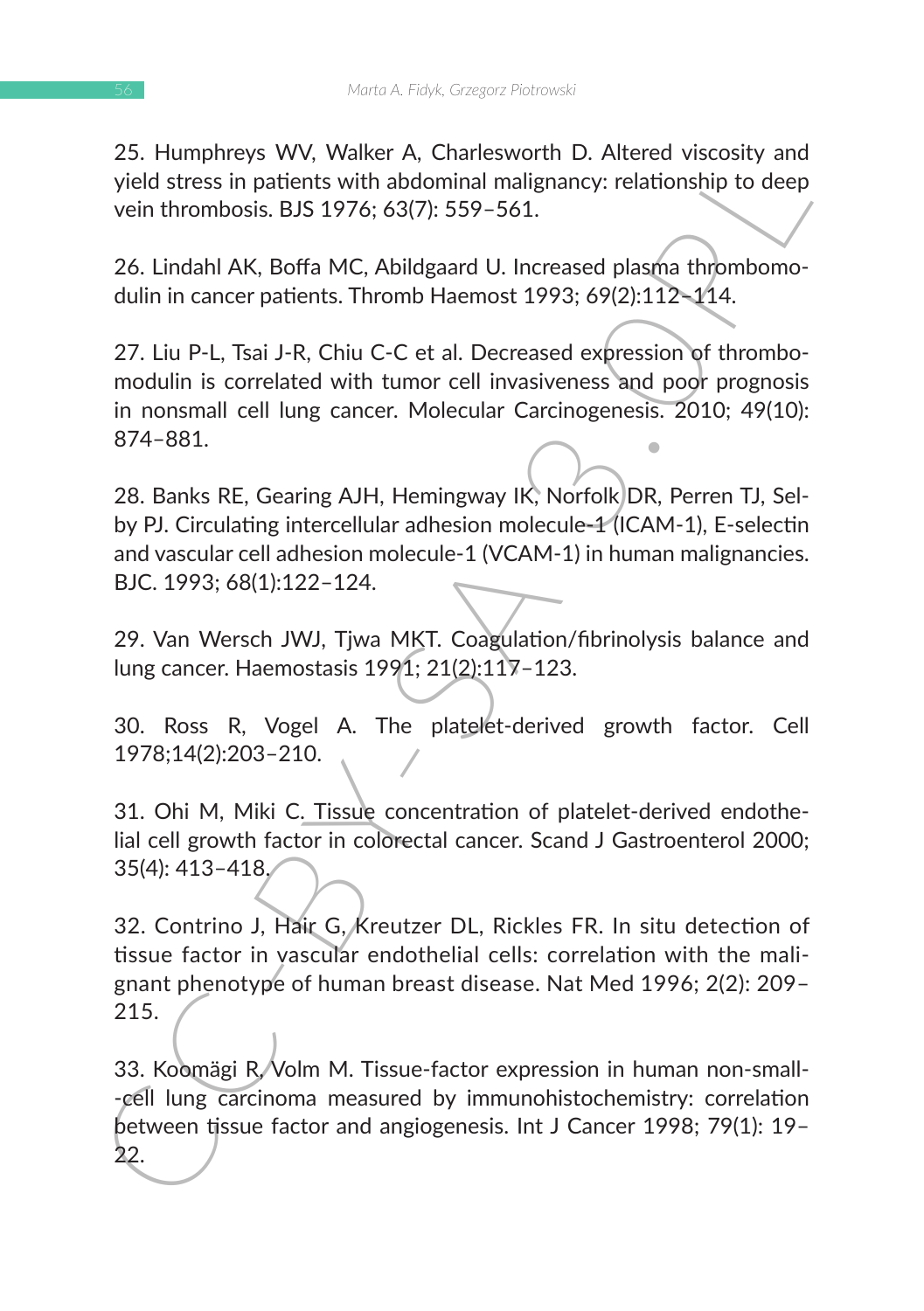34. Cavo M, Zamagni E, Tosi P et al. First-line therapy with thalidomide and dexamethasone in preparation for autologous stem cell transplantation for multiple myeloma. Haematologica. 2004; 89: 826–831.

35. Heit JA, Silverstein MD, Mohr DN, et al. Risk factors for deep vein thrombosis and pulmonary embolism: A population-based case-control study. Arch Intern Med 2000; 160: 809–815.

36. Lee AYY, Levine MN. The thrombophilic state induced by therapeutic agents in the cancer patient. Semin Thromb Hemost 1999; 25: 137.

37. Leickman CG, Leichman L, Spears CP, Rosen PJ, Jeffers S, Groshen S. Prolonged continuous infusion of fluorouracil with weekly bolus leucovorin: a phase I study in patients with disseminated colorectal cancer. J Natl Cancer Inst 1993; 85(1): 41–44.

34. Laovo M, Zamagni E, Iosi Pet al. First-line therenay with translonmical and dexamethasone in preparation for autologous stem cell transplanta-<br>ton for multiple myeloma. Haematologica. 2004; 39: 826-831.<br>35. Heit JA, Si 38. Ottinger H, Belka C, Kozole G. Deep venous thrombosis and pulmonary artery embolism in high-grade non Hodgkin's lymphoma.: Incidence, causes and prognostic relevance. Eur J Haematol 1995; 54(3): 186–194.

39. Van de Voorde WM, Elgamal AA, Van Poppel HP, Verbeken EK, Baert LV, Lauweryns JM. Morphologic and immunohistochemical changes in prostate cancer after preoperative hormonal therapy. A comparative study of radical prostatectomies. Cancer 1994; 74: 3164–3175.

40. Saphner T, Tormey DC, Gray R. Venous and arterial thrombosis in patients who received adjuvant therapy for breast cancer. J Clin Oncol 1991; 9: 286–294.

41. Luzzatto G, Schafer AI. The prethrombotic state in cancer. Semin Oncol 1990; 17: 147–158.

42. Bauer KA, Levine M. W: Evaluation and management of the cancer patient with thrombosis. [W.] 35<sup>th</sup> Annual Meeting of the American Society of Clinical Oncology Educational Book Perry M.C.(red.), American Society of Clinical Oncology, Alexandria, VA, 1999, 223–233.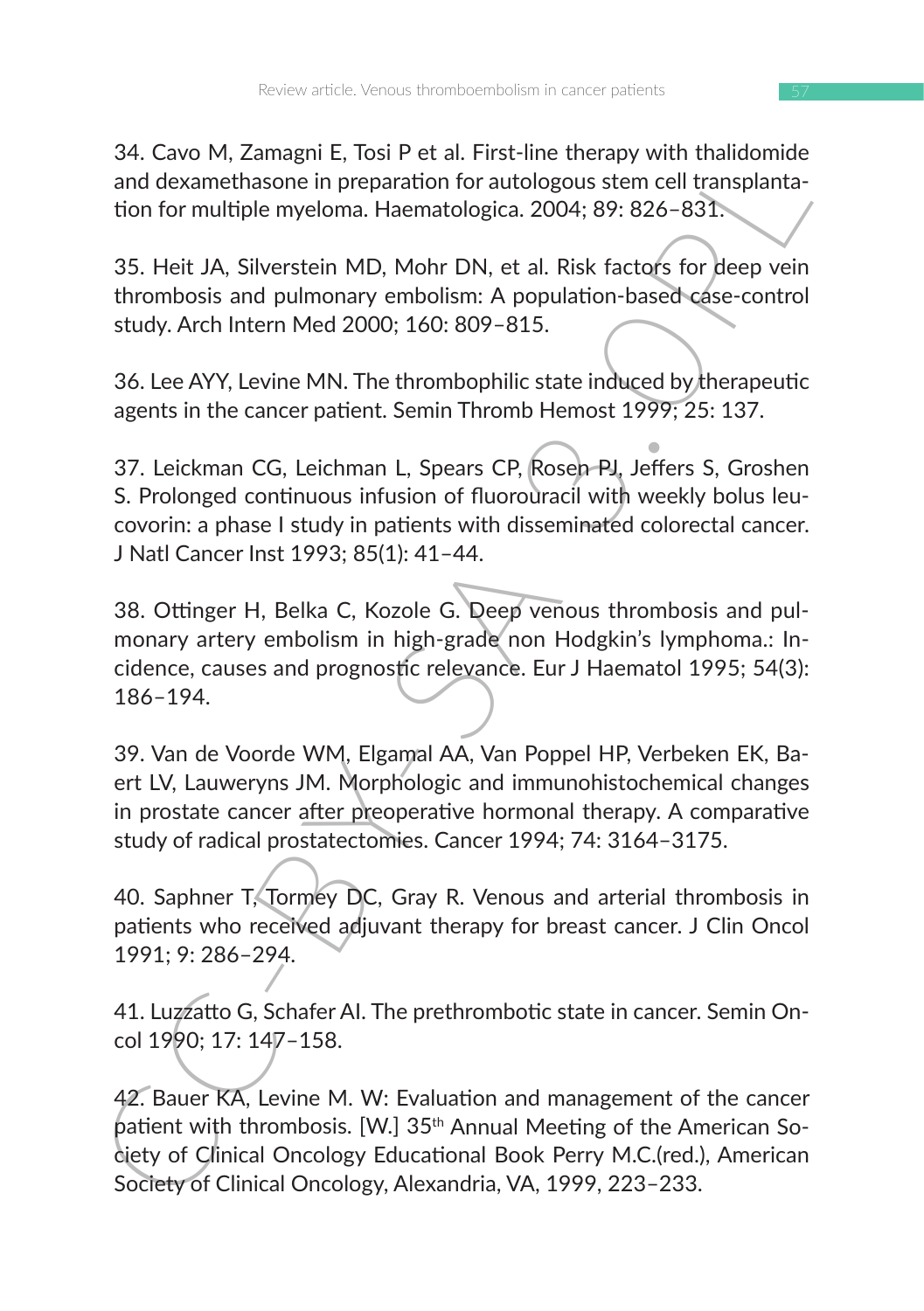43. Khorana AA, Francis CW, Blumberg N, et al. Blood transfusions, thrombosis, and mortality in hospitalized patients with cancer. Arch Intern Med 2008; 168: 2377–2381.

44. Verso M, Agnelli G. Venous thromboembolism associated with long- -term use of central venous catheters in cancer patients. J Clin Oncol 2003; 21: 3665–3675.

45. Blom JW, Vanderschoot JP, Oostindier MJ et al. Incidence of venous thrombosis in a large cohort of 66,329 cancer patients: Results of a record linkage study. J Thromb Haemost 2006; 4: 529–535.

46. Joseph A. Caprini MD. MS, FACS, RVT, FACPh Risk Factors for Venous Thromboembolism, Update on Risk Factors for Venous Thromboembolism (5–7).

47. Stanisławiak J, Markowska J. Thromboembolic complications in oncology. Prz Menopauzalny 2010; 4: 203–206.

48. Br J Cancer. 2010 Apr 13; Epidemiology and pathophysiology of cancer-associated thrombosis 102 (Supp $|$ 4): S2-S9.

49. Sutherland DE, Weitz IC, Liebman HA. Thromboembolic complications of cancer: epidemiology, pathogenesis, diagnosis and treatment. Am J Hematol 2003; 72: 43–52.

50. Mehall JR, Saltzmann DH, Jackson RJ et al. Fibrin sheath enhances central venous catheter infection. Crit Care Med 2002; 30: 908–912.

43. Khorana AA, Francis Cw, Blummerg N, et al. Biood transisons,<br>thrombosis, and mortality in hospitalized patients with cancer. Arch In-<br>term Med 2008; 168: 2377–2381.<br>44. Verso M, Agnelli G. Venous thromboembolism associ 51. Newman KA, Reed WP, Schimpff SC et al. Hickman catheters in association with intensive cancer chemotherapy. Support Care Cancer 1993; 1: 92–97.

52. Drakos PE, Nagler A, Or R et al. Low molecular weight heparin for Hickman catheter-induced thrombosis in thrombocytopenic patients undergoing bone marrow transplantation. Cancer 1992; 70: 1895–1898.